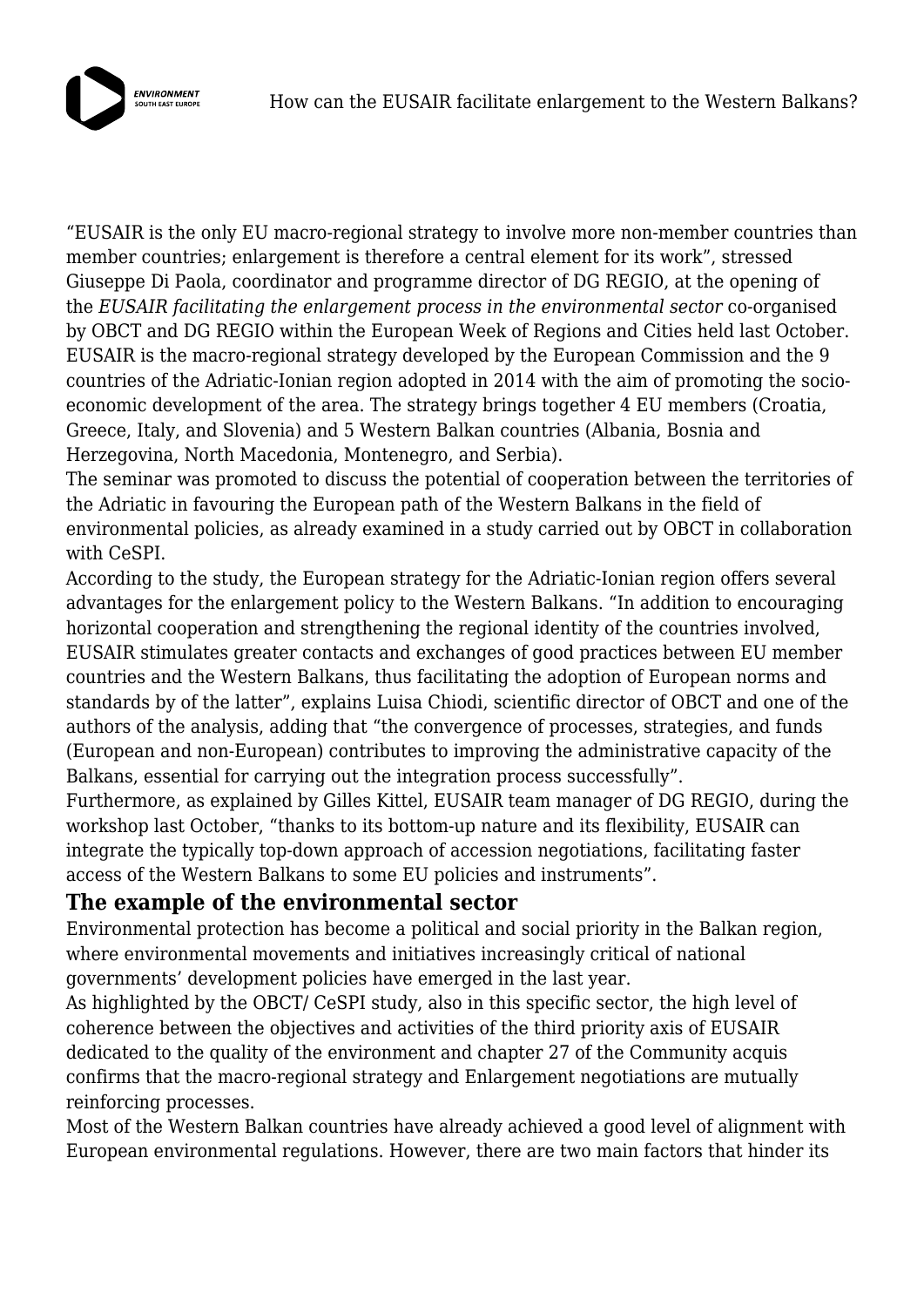

implementation: the significant costs associated with the green transition and the complex relationship between environmental protection and economic development. So far only Montenegro has opened negotiations on Chapter 27. Serbia, that presented its negotiating position in January 2020, received a green light from the Council last December, while Albania and North Macedonia are in the preparatory phase screening, or the assessment of the level of alignment of the national legal system with European regulations. On the other hand, the situation remains more complicated in Bosnia and Herzegovina and Kosovo, which unlike the other countries remain only potential candidates for membership. "Green civil society in Serbia is very active both at regional and national level, in particular in monitoring the integration process and the adoption of European regulations; however, what is often lacking is the political will to implement the provisions", stressed Milka Gvozdenovic, coordinator of the environmental sector of the NGO Young Researchers of Serbia, attending the workshop last October.

To implement environmental legislation adequately, a strong political push and adequate resources are needed. This was explained during the seminar by Madalina Ivanica, coordinator for the sector of enlargement, bilateral, regional, and international relations at the DG ENV of the European Commission: "the Green Agenda for the Western Balkans – an instrument that has recently been added to other documents elaborated by the European Commission to favour the European integration of the Balkans in the environmental field – is important to help countries to get closer to the European objectives in terms of combating climate change and environmental protection. However, Chapter 27 remains one of the most expensive of the whole acquis and therefore requires adequate funding". In this regard, an advantage of EUSAIR is it helps maximise the use of the various European

and non-European funds destined for environmental protection. As the OBCT/ CeSPI study suggests, the European strategy can also stimulate the principle of "more for more", that is to say, incentivise the implementation of environmental provisions and highlight the results achieved in order to obtain more financial resources for the countries that progress in the reform process.

## **The creation of transnational working communities**

Finally, one of the contributions that EUSAIR can offer to enlargement is the fact that it is a catalyst for the creation of what can be defined as "working communities" between the various stakeholders involved in projects at the local level. Such work communities have emerged, for example, among those involved in territorial cooperation projects dedicated to environmental quality, including local authorities, universities, research centres, and civil society organisations.

For example, since 2014, several projects funded through the Interreg Adrion programme have contributed to bringing the Western Balkans closer to EU environmental directives. Some of these have, for example, allowed for better management of marine protected areas